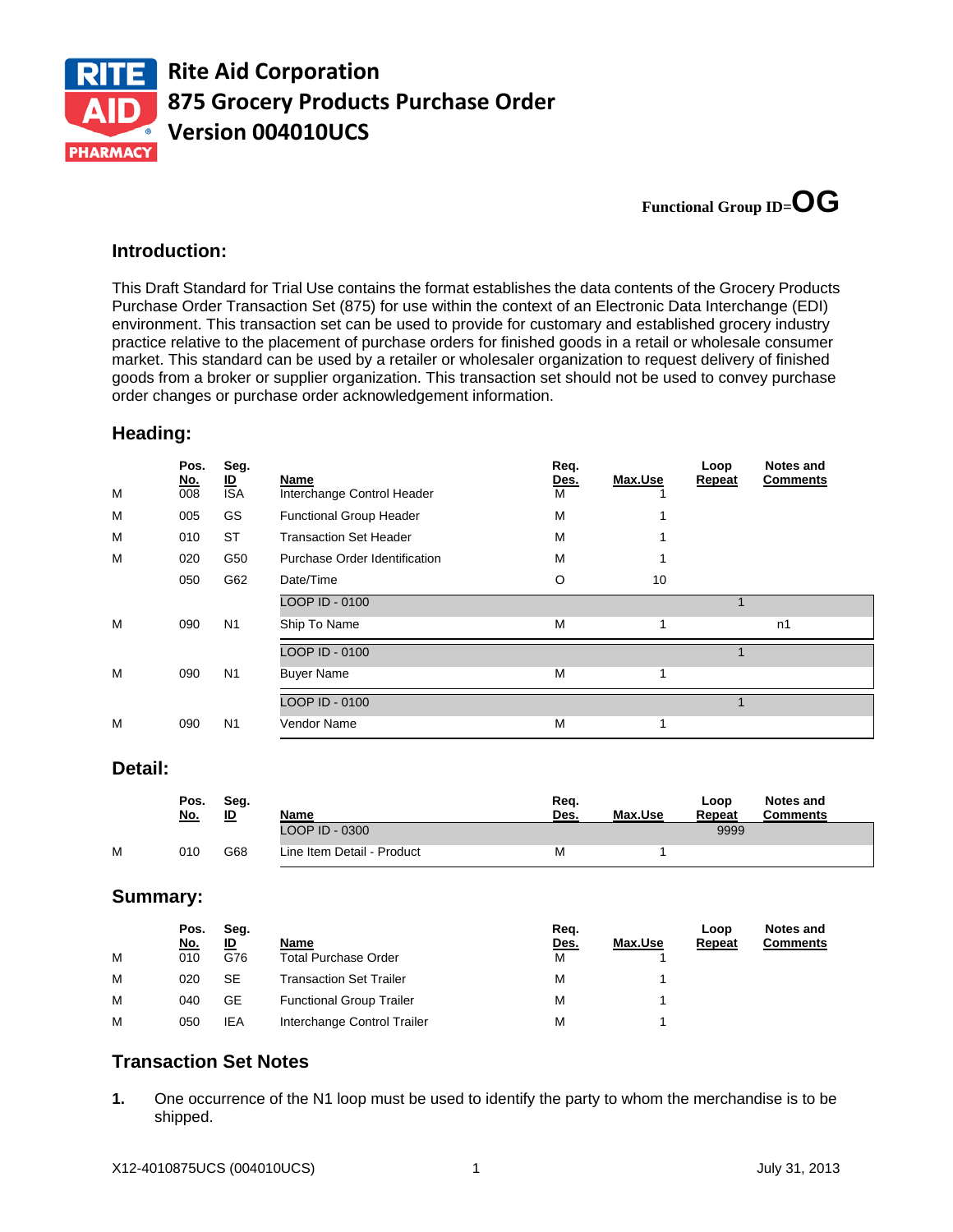| Interchanc |  |
|------------|--|

|  | $\mathsf{P}$ Interchange Control Header |  |  |
|--|-----------------------------------------|--|--|
|--|-----------------------------------------|--|--|

| Segment:<br><b>Position:</b><br>Loop:                             | 008            | <b>ISA</b> Interchange Control Header           |                             |            |                                                                            |            |
|-------------------------------------------------------------------|----------------|-------------------------------------------------|-----------------------------|------------|----------------------------------------------------------------------------|------------|
| Level:                                                            | Heading        |                                                 |                             |            |                                                                            |            |
| Usage:                                                            | Must Use       |                                                 |                             |            |                                                                            |            |
| Max Use:                                                          |                |                                                 |                             |            |                                                                            |            |
| <b>Purpose:</b><br><b>Syntax Notes:</b><br><b>Semantic Notes:</b> |                | interchange-related control segments            |                             |            | To start and identify an interchange of zero or more functional groups and |            |
| <b>Comments:</b>                                                  |                |                                                 |                             |            |                                                                            |            |
| <b>Notes:</b>                                                     | $ISA*00*$      | $*00*$<br>*120221*1800*U*00401*000001555*0*P*^~ |                             | *01*Sender | *01*Receiver                                                               |            |
|                                                                   |                |                                                 |                             |            |                                                                            |            |
|                                                                   |                |                                                 | <b>Data Element Summary</b> |            |                                                                            |            |
| Ref.                                                              | Data           |                                                 |                             |            |                                                                            |            |
| Des.                                                              | <b>Element</b> | <b>Name</b>                                     |                             |            |                                                                            | Attributes |

| M | <b>ISA01</b> | 101 | <b>Authorization Information Qualifier</b>                                                                                                                                                                                                       | М | <b>ID 2/2</b>     |
|---|--------------|-----|--------------------------------------------------------------------------------------------------------------------------------------------------------------------------------------------------------------------------------------------------|---|-------------------|
|   |              |     | Code to identify the type of information in the Authorization Information                                                                                                                                                                        |   |                   |
|   |              |     | 00<br>No Authorization Information Present (No Meaningful<br>Information in I02)                                                                                                                                                                 |   |                   |
| м | <b>ISA02</b> | 102 | <b>Authorization Information</b>                                                                                                                                                                                                                 | М | AN 10/10          |
|   |              |     | Information used for additional identification or authorization of the<br>interchange sender or the data in the interchange; the type of information<br>is set by the Authorization Information Qualifier (I01)<br>ISA02 should be blank filled. |   |                   |
|   | <b>ISA03</b> | 103 |                                                                                                                                                                                                                                                  | М | ID <sub>2/2</sub> |
| M |              |     | <b>Security Information Qualifier</b>                                                                                                                                                                                                            |   |                   |
|   |              |     | Code to identify the type of information in the Security Information                                                                                                                                                                             |   |                   |
|   |              |     | 00<br>No Security Information Present (No Meaningful<br>Information in I04)                                                                                                                                                                      |   |                   |
| м | <b>ISA04</b> | 104 | <b>Security Information</b>                                                                                                                                                                                                                      | м | AN 10/10          |
|   |              |     | This is used for identifying the security information about the interchange<br>sender or the data in the interchange; the type of information is set by the<br>Security Information Qualifier (I03)                                              |   |                   |
|   |              |     | ISA04 contains the UCS Communications Password that has been<br>assigned by the receiver of the transmission when ISA03 contains code<br>01. ISA04 should be blank filled when ISA03 contains code 00.                                           |   |                   |
| м | <b>ISA05</b> | 105 | <b>Interchange ID Qualifier</b>                                                                                                                                                                                                                  | м | ID $2/2$          |
|   |              |     | Qualifier to designate the system/method of code structure used to                                                                                                                                                                               |   |                   |
|   |              |     | designate the sender or receiver ID element being qualified<br>ISA05 is used to define the code used in ISA06.                                                                                                                                   |   |                   |
|   |              |     | 01<br>Duns (Dun & Bradstreet)                                                                                                                                                                                                                    |   |                   |
| М | <b>ISA06</b> | 106 | <b>Interchange Sender ID</b>                                                                                                                                                                                                                     | М | AN 15/15          |
|   |              |     | Identification code published by the sender for other parties to use as the<br>receiver ID to route data to them; the sender always codes this value in<br>the sender ID element                                                                 |   |                   |
|   |              |     | <b>Rite Aid Duns Number</b><br>014578892                                                                                                                                                                                                         |   |                   |
| М | <b>ISA07</b> | 105 | <b>Interchange ID Qualifier</b>                                                                                                                                                                                                                  | М | ID <sub>2/2</sub> |
|   |              |     | Qualifier to designate the system/method of code structure used to<br>designate the sender or receiver ID element being qualified<br>ISA07 is used to define the code used in ISA08.                                                             |   |                   |
| м | <b>ISA08</b> | 107 | <b>Interchange Receiver ID</b>                                                                                                                                                                                                                   | М | AN 15/15          |
|   |              |     | Identification code published by the receiver of the data; When sending, it<br>is used by the sender as their sending ID, thus other parties sending to<br>them will use this as a receiving ID to route data to them                            |   |                   |
|   |              |     | ISA08 is the identification code described by ISA07. It should be left<br>justified and blank filled.                                                                                                                                            |   |                   |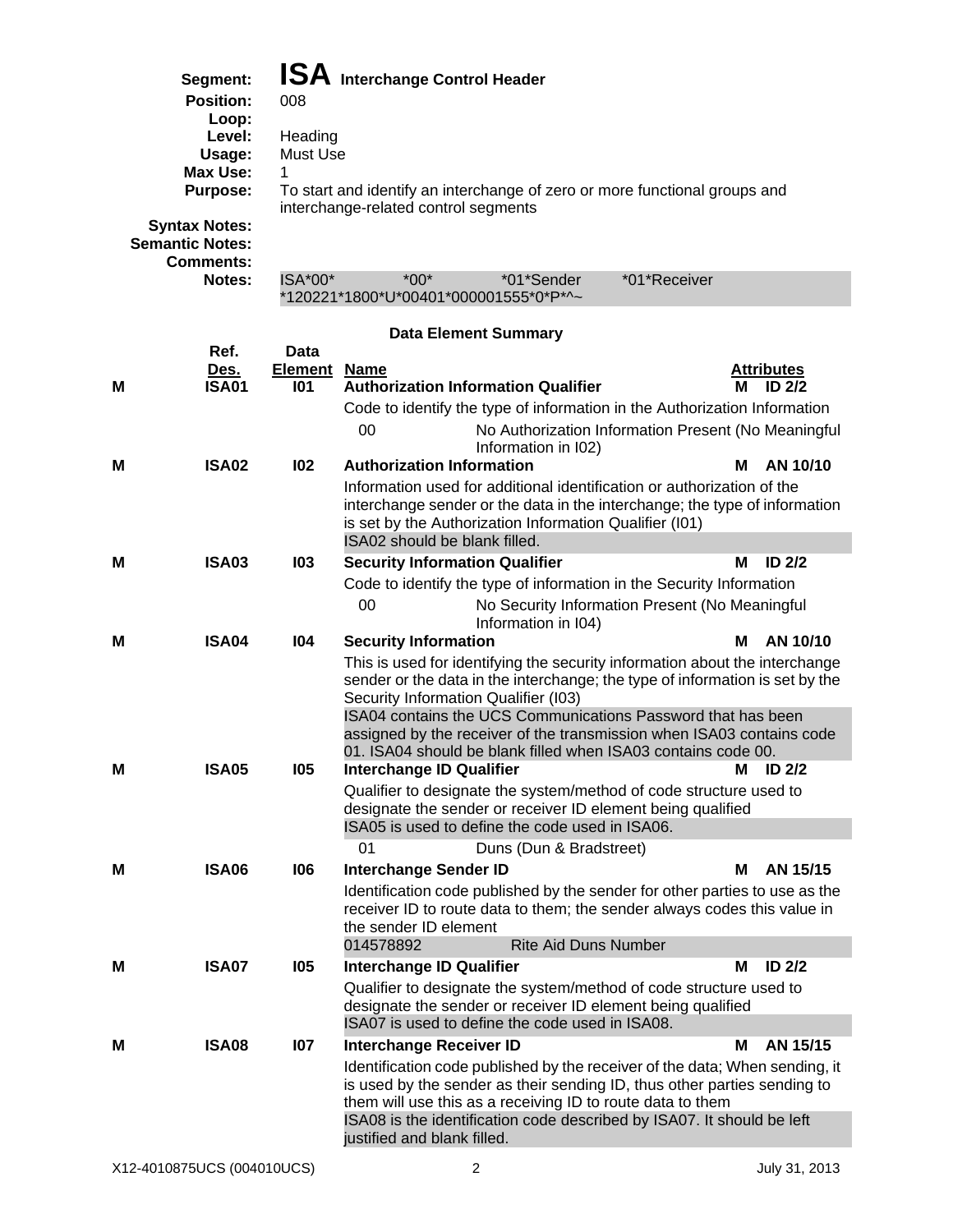| M | <b>ISA09</b>                            | 108               | <b>Interchange Date</b><br>Date of the interchange                                                                                                                                                                                                                                                               | м | DT 6/6            |
|---|-----------------------------------------|-------------------|------------------------------------------------------------------------------------------------------------------------------------------------------------------------------------------------------------------------------------------------------------------------------------------------------------------|---|-------------------|
|   |                                         |                   | ISA09 is the date the interchange was created in the sender's system;                                                                                                                                                                                                                                            |   |                   |
|   |                                         |                   | submit date. Format is YYMMDD.                                                                                                                                                                                                                                                                                   |   |                   |
| М | <b>ISA10</b>                            | 109               | <b>Interchange Time</b>                                                                                                                                                                                                                                                                                          | М | TM 4/4            |
|   |                                         |                   | Time of the interchange                                                                                                                                                                                                                                                                                          |   |                   |
|   |                                         |                   | ISA10 is the time the interchange was created in the sender's system;                                                                                                                                                                                                                                            |   |                   |
|   |                                         |                   | submit time. The format is HHMM; 24 hour clock.                                                                                                                                                                                                                                                                  |   |                   |
| м | <b>ISA11</b>                            | <b>I10</b>        | <b>Interchange Control Standards Identifier</b>                                                                                                                                                                                                                                                                  | м | <b>ID 1/1</b>     |
|   |                                         |                   | Code to identify the agency responsible for the control standard used by<br>the message that is enclosed by the interchange header and trailer<br>Refer to 004010UCS Data Element Dictionary for acceptable code<br>values.                                                                                      |   |                   |
| М | <b>ISA12</b>                            | 111               | <b>Interchange Control Version Number</b>                                                                                                                                                                                                                                                                        | м | ID <sub>5/5</sub> |
|   |                                         |                   | This version number covers the interchange control segments                                                                                                                                                                                                                                                      |   |                   |
|   |                                         |                   | ISA12 is the version number for the envelope only. It is not the same as<br>the version number in the GS segments.                                                                                                                                                                                               |   |                   |
|   |                                         |                   | 00401<br>Draft Standards for Trial Use Approved for<br>Publication by ASC X12 Procedures Review Board<br>through October 1997                                                                                                                                                                                    |   |                   |
| м | <b>ISA13</b>                            | 112               | <b>Interchange Control Number</b>                                                                                                                                                                                                                                                                                | М | NO 9/9            |
|   |                                         |                   | A control number assigned by the interchange sender                                                                                                                                                                                                                                                              |   |                   |
| м | <b>ISA14</b>                            | <b>I13</b>        | <b>Acknowledgment Requested</b>                                                                                                                                                                                                                                                                                  | м | ID <sub>1/1</sub> |
|   |                                         |                   | Code sent by the sender to request an interchange acknowledgment                                                                                                                                                                                                                                                 |   |                   |
|   |                                         |                   | (TA1)                                                                                                                                                                                                                                                                                                            |   |                   |
|   |                                         |                   | ISA14 is not the same as the functional group acknowledgment and the                                                                                                                                                                                                                                             |   |                   |
|   |                                         |                   | distribution and warehousing industry is not using transmission<br>acknowledgments.                                                                                                                                                                                                                              |   |                   |
|   |                                         |                   |                                                                                                                                                                                                                                                                                                                  |   |                   |
|   |                                         |                   | 0                                                                                                                                                                                                                                                                                                                |   |                   |
| м | <b>ISA15</b>                            | 114               | No Acknowledgment Requested<br><b>Usage Indicator</b>                                                                                                                                                                                                                                                            | м | <b>ID 1/1</b>     |
|   |                                         |                   | Code to indicate whether data enclosed by this interchange envelope is                                                                                                                                                                                                                                           |   |                   |
|   |                                         |                   | test, production or information                                                                                                                                                                                                                                                                                  |   |                   |
|   |                                         |                   | The indicator applies to the entire transmission.                                                                                                                                                                                                                                                                |   |                   |
|   |                                         |                   | P<br><b>Production Data</b>                                                                                                                                                                                                                                                                                      |   |                   |
| м | <b>ISA16</b>                            | <b>I15</b>        | <b>Component Element Separator</b>                                                                                                                                                                                                                                                                               | м | <b>AN 1/1</b>     |
|   |                                         |                   | Type is not applicable; the component element separator is a delimiter<br>and not a data element; this field provides the delimiter used to separate<br>component data elements within a composite data structure; this value<br>must be different than the data element separator and the segment<br>terminator |   |                   |
|   |                                         |                   | Subelement Separator >                                                                                                                                                                                                                                                                                           |   |                   |
|   |                                         |                   | <b>Element Separator *</b>                                                                                                                                                                                                                                                                                       |   |                   |
|   |                                         |                   | Segment Terminator ~                                                                                                                                                                                                                                                                                             |   |                   |
|   | Segment:<br><b>Position:</b>            |                   | GS Functional Group Header                                                                                                                                                                                                                                                                                       |   |                   |
|   | Loop:                                   | 005               |                                                                                                                                                                                                                                                                                                                  |   |                   |
|   | Level:                                  | Heading           |                                                                                                                                                                                                                                                                                                                  |   |                   |
|   | Usage:                                  | Must Use          |                                                                                                                                                                                                                                                                                                                  |   |                   |
|   | <b>Max Use:</b>                         | 1                 |                                                                                                                                                                                                                                                                                                                  |   |                   |
|   | <b>Purpose:</b><br><b>Syntax Notes:</b> |                   | To indicate the beginning of a functional group and to provide control information                                                                                                                                                                                                                               |   |                   |
|   | <b>Semantic Notes:</b>                  | 1                 | GS04 is the group date.                                                                                                                                                                                                                                                                                          |   |                   |
|   |                                         | $\mathbf{2}$<br>3 | GS05 is the group time.<br>The data interchange control number GS06 in this header must be identical to                                                                                                                                                                                                          |   |                   |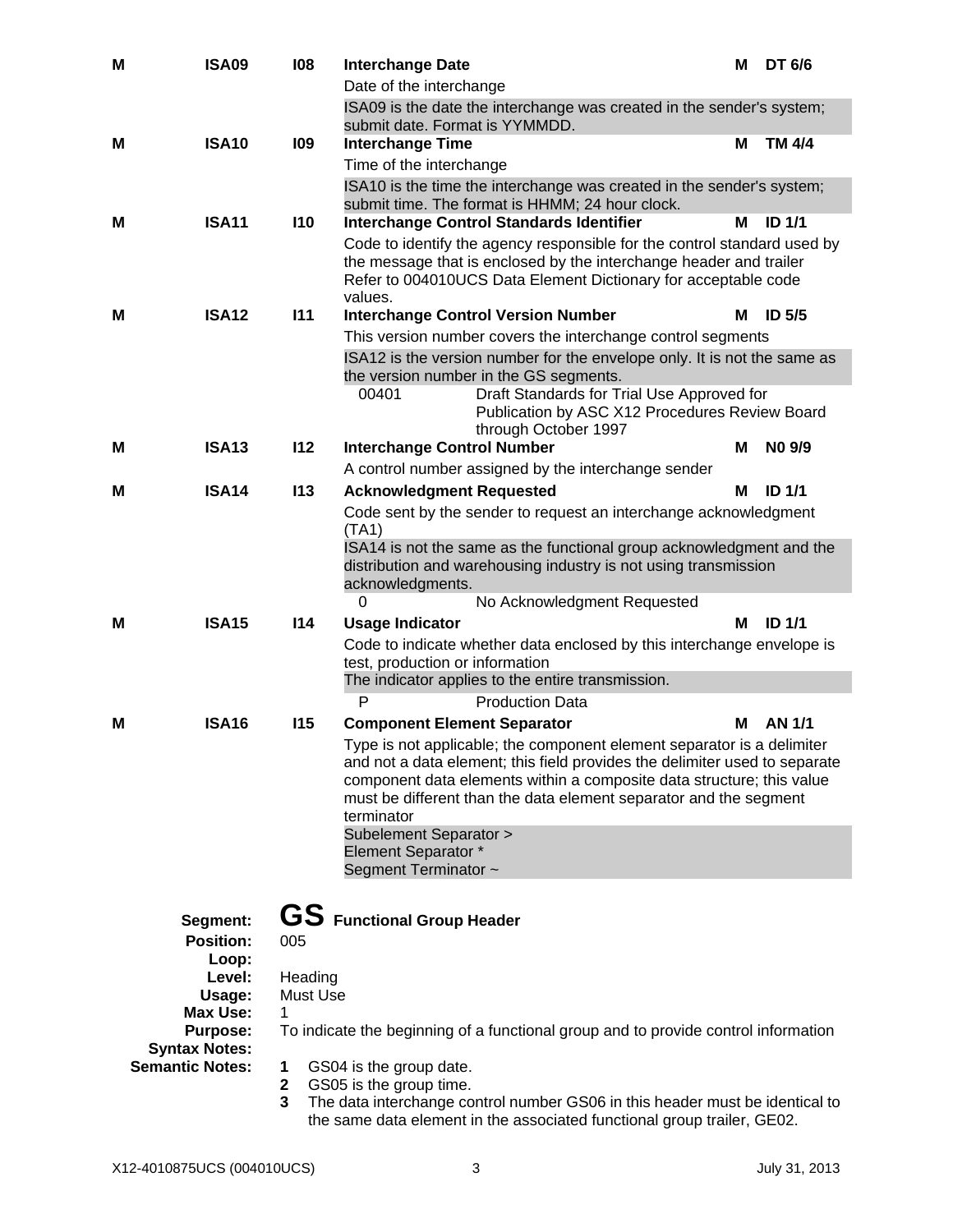|   | <b>Comments:</b>                                                                                | A functional group of related transaction sets, within the scope of X12<br>1.<br>standards, consists of a collection of similar transaction sets enclosed by a<br>functional group header and a functional group trailer. |                                                                                                                                                                                                                                                                                                                                                                                                                                                                                                     |                                             |  |  |
|---|-------------------------------------------------------------------------------------------------|---------------------------------------------------------------------------------------------------------------------------------------------------------------------------------------------------------------------------|-----------------------------------------------------------------------------------------------------------------------------------------------------------------------------------------------------------------------------------------------------------------------------------------------------------------------------------------------------------------------------------------------------------------------------------------------------------------------------------------------------|---------------------------------------------|--|--|
|   | Notes:                                                                                          |                                                                                                                                                                                                                           | GS*OG*Sender*Receiver*20120221*1800*875000371*T*004010UCS~                                                                                                                                                                                                                                                                                                                                                                                                                                          |                                             |  |  |
|   | Ref.                                                                                            | Data                                                                                                                                                                                                                      | <b>Data Element Summary</b>                                                                                                                                                                                                                                                                                                                                                                                                                                                                         |                                             |  |  |
| м | <u>Des.</u><br><b>GS01</b>                                                                      | Element<br>479                                                                                                                                                                                                            | <b>Name</b><br><b>Functional Identifier Code</b>                                                                                                                                                                                                                                                                                                                                                                                                                                                    | <b>Attributes</b><br>ID <sub>2/2</sub><br>м |  |  |
|   |                                                                                                 |                                                                                                                                                                                                                           | Code identifying a group of application related transaction sets<br><b>OG</b><br>Order Group - Grocery (875, 876)                                                                                                                                                                                                                                                                                                                                                                                   |                                             |  |  |
| м | <b>GS02</b>                                                                                     | 142                                                                                                                                                                                                                       | <b>Application Sender's Code</b>                                                                                                                                                                                                                                                                                                                                                                                                                                                                    | AN 2/15<br>м                                |  |  |
|   |                                                                                                 |                                                                                                                                                                                                                           | Code identifying party sending transmission; codes agreed to by trading<br>partners                                                                                                                                                                                                                                                                                                                                                                                                                 |                                             |  |  |
|   |                                                                                                 |                                                                                                                                                                                                                           | 014578892<br><b>Rite Aid Duns Number</b>                                                                                                                                                                                                                                                                                                                                                                                                                                                            |                                             |  |  |
| М | GS03                                                                                            | 124                                                                                                                                                                                                                       | <b>Application Receiver's Code</b><br>Code identifying party receiving transmission; codes agreed to by trading                                                                                                                                                                                                                                                                                                                                                                                     | AN 2/15<br>м                                |  |  |
|   |                                                                                                 |                                                                                                                                                                                                                           | partners                                                                                                                                                                                                                                                                                                                                                                                                                                                                                            |                                             |  |  |
|   |                                                                                                 |                                                                                                                                                                                                                           | <b>Group Receiver ID</b>                                                                                                                                                                                                                                                                                                                                                                                                                                                                            |                                             |  |  |
| М | <b>GS04</b>                                                                                     | 373                                                                                                                                                                                                                       | <b>Date</b><br>Date expressed as CCYYMMDD                                                                                                                                                                                                                                                                                                                                                                                                                                                           | М<br>DT 8/8                                 |  |  |
| M | <b>GS05</b>                                                                                     | 337                                                                                                                                                                                                                       | <b>Time</b>                                                                                                                                                                                                                                                                                                                                                                                                                                                                                         | М<br>TM 4/8                                 |  |  |
|   |                                                                                                 |                                                                                                                                                                                                                           | Time expressed in 24-hour clock time as follows: HHMM, or HHMMSS,<br>or HHMMSSD, or HHMMSSDD, where $H =$ hours (00-23), $M =$ minutes<br>$(00-59)$ , S = integer seconds $(00-59)$ and DD = decimal seconds; decimal<br>seconds are expressed as follows: $D = \text{tenths} (0-9)$ and $DD = \text{hundredths}$<br>$(00-99)$                                                                                                                                                                      |                                             |  |  |
| М | <b>GS06</b>                                                                                     | 28                                                                                                                                                                                                                        | <b>Group Control Number</b>                                                                                                                                                                                                                                                                                                                                                                                                                                                                         | NO 1/9<br>м                                 |  |  |
|   |                                                                                                 |                                                                                                                                                                                                                           | Assigned number originated and maintained by the sender                                                                                                                                                                                                                                                                                                                                                                                                                                             |                                             |  |  |
|   |                                                                                                 |                                                                                                                                                                                                                           | The 1 to 9 digit control number, assigned by the sender, must be unique<br>within each trading partner.                                                                                                                                                                                                                                                                                                                                                                                             |                                             |  |  |
| м | <b>GS07</b>                                                                                     | 455                                                                                                                                                                                                                       | <b>Responsible Agency Code</b>                                                                                                                                                                                                                                                                                                                                                                                                                                                                      | м<br>ID <sub>1/2</sub>                      |  |  |
|   |                                                                                                 |                                                                                                                                                                                                                           | Code used in conjunction with Data Element 480 to identify the issuer of<br>the standard<br>T<br><b>Transportation Data Coordinating Committee (TDCC)</b><br>This code should be used for all Transaction Sets                                                                                                                                                                                                                                                                                      |                                             |  |  |
| м | <b>GS08</b>                                                                                     | 480                                                                                                                                                                                                                       | published in the UCS Standards Manual.<br>Version / Release / Industry Identifier Code                                                                                                                                                                                                                                                                                                                                                                                                              | AN 1/12<br>М                                |  |  |
|   |                                                                                                 |                                                                                                                                                                                                                           | Code indicating the version, release, subrelease, and industry identifier<br>of the EDI standard being used, including the GS and GE segments; if<br>code in DE455 in GS segment is X, then in DE 480 positions 1-3 are the<br>version number; positions 4-6 are the release and subrelease, level of<br>the version; and positions 7-12 are the industry or trade association<br>identifiers (optionally assigned by user); if code in DE455 in GS segment<br>is T, then other formats are allowed |                                             |  |  |
|   |                                                                                                 |                                                                                                                                                                                                                           | GS08 must be formatted with the Version Release Number in Positions 1<br>through 6 and UCS in Positions 7 through 9, e.g., 004010UCS.                                                                                                                                                                                                                                                                                                                                                               |                                             |  |  |
|   |                                                                                                 |                                                                                                                                                                                                                           | 004010UCS<br>Draft Standards Approved for Publication by ASC<br>X12 Procedures Review Board through October 1997                                                                                                                                                                                                                                                                                                                                                                                    |                                             |  |  |
|   | Segment:<br><b>Position:</b><br>Loop:<br>Level:<br>Usage:<br><b>Max Use:</b><br><b>Purpose:</b> | 010<br>Heading<br>Must Use<br>1                                                                                                                                                                                           | <b>ST</b> Transaction Set Header<br>To indicate the start of a transaction set and to assign a control number                                                                                                                                                                                                                                                                                                                                                                                       |                                             |  |  |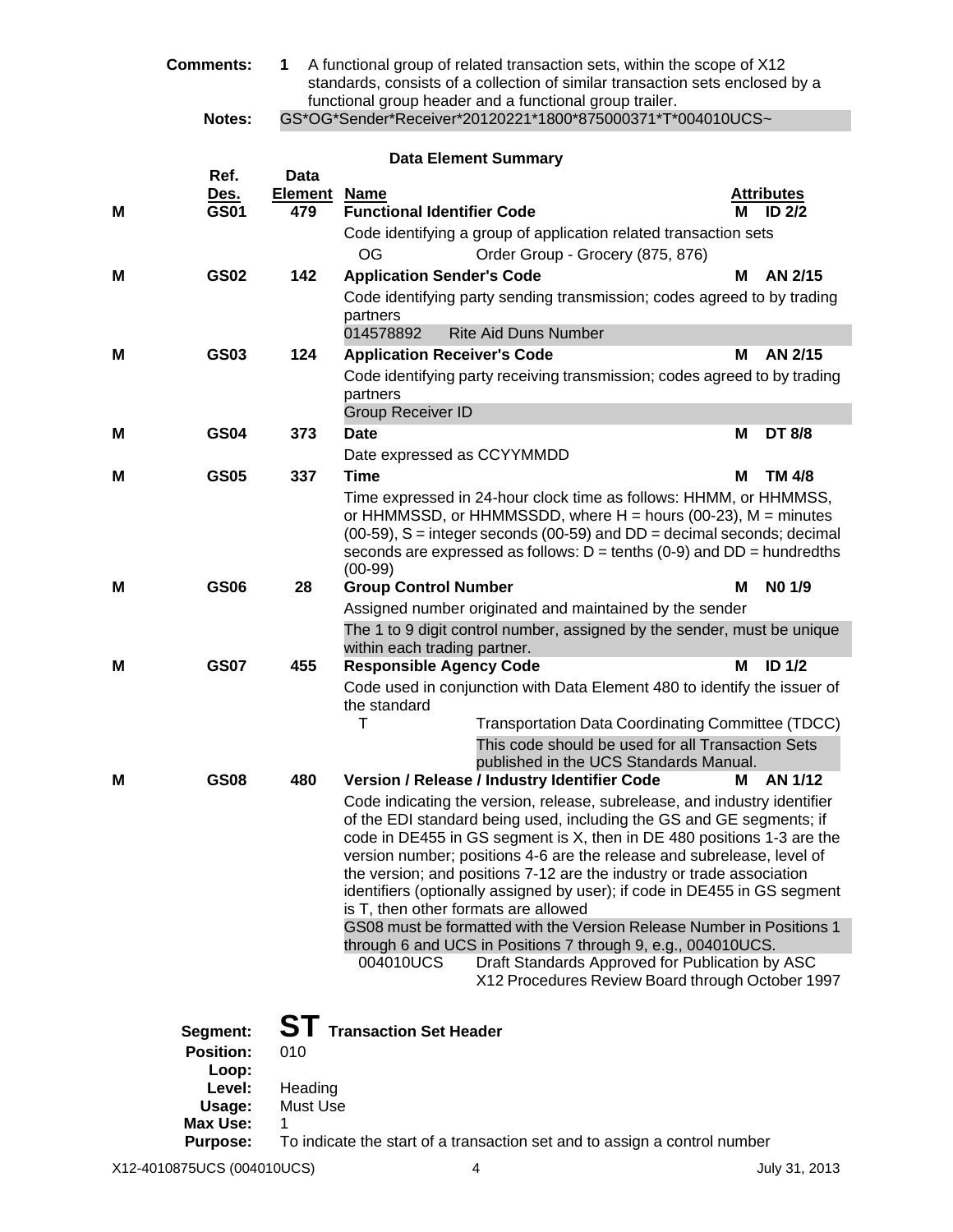|   | <b>Syntax Notes:</b><br><b>Semantic Notes:</b> | 1                 | The transaction set identifier (ST01) is used by the translation routines of the<br>interchange partners to select the appropriate transaction set definition (e.g.,<br>810 selects the Invoice Transaction Set). |                        |  |  |  |  |
|---|------------------------------------------------|-------------------|-------------------------------------------------------------------------------------------------------------------------------------------------------------------------------------------------------------------|------------------------|--|--|--|--|
|   | <b>Comments:</b><br>Notes:                     | ST*875*000001963~ |                                                                                                                                                                                                                   |                        |  |  |  |  |
|   |                                                |                   |                                                                                                                                                                                                                   |                        |  |  |  |  |
|   | Ref.<br>Des.                                   | Data<br>Element   | <b>Data Element Summary</b><br><b>Name</b>                                                                                                                                                                        | <b>Attributes</b>      |  |  |  |  |
| M | <b>ST01</b>                                    | 143               | <b>Transaction Set Identifier Code</b>                                                                                                                                                                            | ID <sub>3/3</sub><br>М |  |  |  |  |
|   |                                                |                   | Code uniquely identifying a Transaction Set                                                                                                                                                                       |                        |  |  |  |  |
| M | <b>ST02</b>                                    | 329               | 875<br>Grocery Products Purchase Order<br><b>Transaction Set Control Number</b>                                                                                                                                   | AN 4/9<br>м            |  |  |  |  |
|   |                                                |                   | Identifying control number that must be unique within the transaction set                                                                                                                                         |                        |  |  |  |  |
|   |                                                |                   | functional group assigned by the originator for a transaction set                                                                                                                                                 |                        |  |  |  |  |
|   |                                                |                   | The control number is comprised of the functional group control number<br>(Data Element 28 in the GS segment) followed by a four-digit sequence                                                                   |                        |  |  |  |  |
|   |                                                |                   | number. The sequence number is sequentially assigned by the sender,                                                                                                                                               |                        |  |  |  |  |
|   |                                                |                   | starting with one within each functional group. For each functional group,                                                                                                                                        |                        |  |  |  |  |
|   |                                                |                   | the first sequence number will be 0001 and will incremented by one for<br>each additional transaction set within the group.                                                                                       |                        |  |  |  |  |
|   |                                                |                   |                                                                                                                                                                                                                   |                        |  |  |  |  |
|   | Segment:                                       |                   | G50 Purchase Order Identification                                                                                                                                                                                 |                        |  |  |  |  |
|   | <b>Position:</b>                               | 020               |                                                                                                                                                                                                                   |                        |  |  |  |  |
|   | Loop:<br>Level:                                | Heading           |                                                                                                                                                                                                                   |                        |  |  |  |  |
|   | Usage:                                         | Must Use          |                                                                                                                                                                                                                   |                        |  |  |  |  |
|   | <b>Max Use:</b><br><b>Purpose:</b>             | 1                 | To transmit identifying dates and numbers for this transaction set                                                                                                                                                |                        |  |  |  |  |
|   | <b>Syntax Notes:</b>                           | 1                 | If either G5005 or G5006 is present, then the other is required.                                                                                                                                                  |                        |  |  |  |  |
|   | <b>Semantic Notes:</b><br><b>Comments:</b>     | 1                 | G5002 is the date assigned by the purchaser to the purchase order.                                                                                                                                                |                        |  |  |  |  |
|   | Notes:                                         |                   | G50*N*20120221*2012022111638~                                                                                                                                                                                     |                        |  |  |  |  |
|   |                                                |                   |                                                                                                                                                                                                                   |                        |  |  |  |  |
|   | Ref.                                           | Data              | <b>Data Element Summary</b>                                                                                                                                                                                       |                        |  |  |  |  |
|   | <u>Des.</u>                                    | <b>Element</b>    | <b>Name</b>                                                                                                                                                                                                       | <b>Attributes</b>      |  |  |  |  |
| М | G5001                                          | 473               | <b>Order Status Code</b>                                                                                                                                                                                          | ID                     |  |  |  |  |
|   |                                                |                   | Code identifying purpose of transaction set<br>N<br>Original                                                                                                                                                      |                        |  |  |  |  |
|   |                                                |                   | Used in Transaction Sets 875 and 940                                                                                                                                                                              |                        |  |  |  |  |
|   |                                                |                   |                                                                                                                                                                                                                   |                        |  |  |  |  |
|   |                                                |                   | The warehouse shipping order is a confirmation of<br>an order previously transmitted or manually called                                                                                                           |                        |  |  |  |  |
|   |                                                |                   | into the warehouse.                                                                                                                                                                                               |                        |  |  |  |  |
| M | G5002                                          | 373               | <b>Date</b>                                                                                                                                                                                                       | <b>DT 8/8</b><br>М     |  |  |  |  |
| M | G5003                                          | 324               | Date expressed as CCYYMMDD<br><b>Purchase Order Number</b>                                                                                                                                                        | AN 1/22<br>м           |  |  |  |  |
|   |                                                |                   | Identifying number for Purchase Order assigned by the                                                                                                                                                             |                        |  |  |  |  |
|   |                                                |                   | orderer/purchaser                                                                                                                                                                                                 |                        |  |  |  |  |
|   |                                                |                   | Rite Aid uses the 875 for Direct Store Delivery. The Purchase Order<br>Number constist of Date and Store Number. IE. YYYYMMDD111638                                                                               |                        |  |  |  |  |
|   |                                                |                   |                                                                                                                                                                                                                   |                        |  |  |  |  |
|   | Segment:                                       |                   | G62 Date/Time                                                                                                                                                                                                     |                        |  |  |  |  |
|   | <b>Position:</b>                               | 050               |                                                                                                                                                                                                                   |                        |  |  |  |  |
|   | Loop:                                          |                   |                                                                                                                                                                                                                   |                        |  |  |  |  |
|   | X12-4010875UCS (004010UCS)                     |                   | 5                                                                                                                                                                                                                 | July 31, 2013          |  |  |  |  |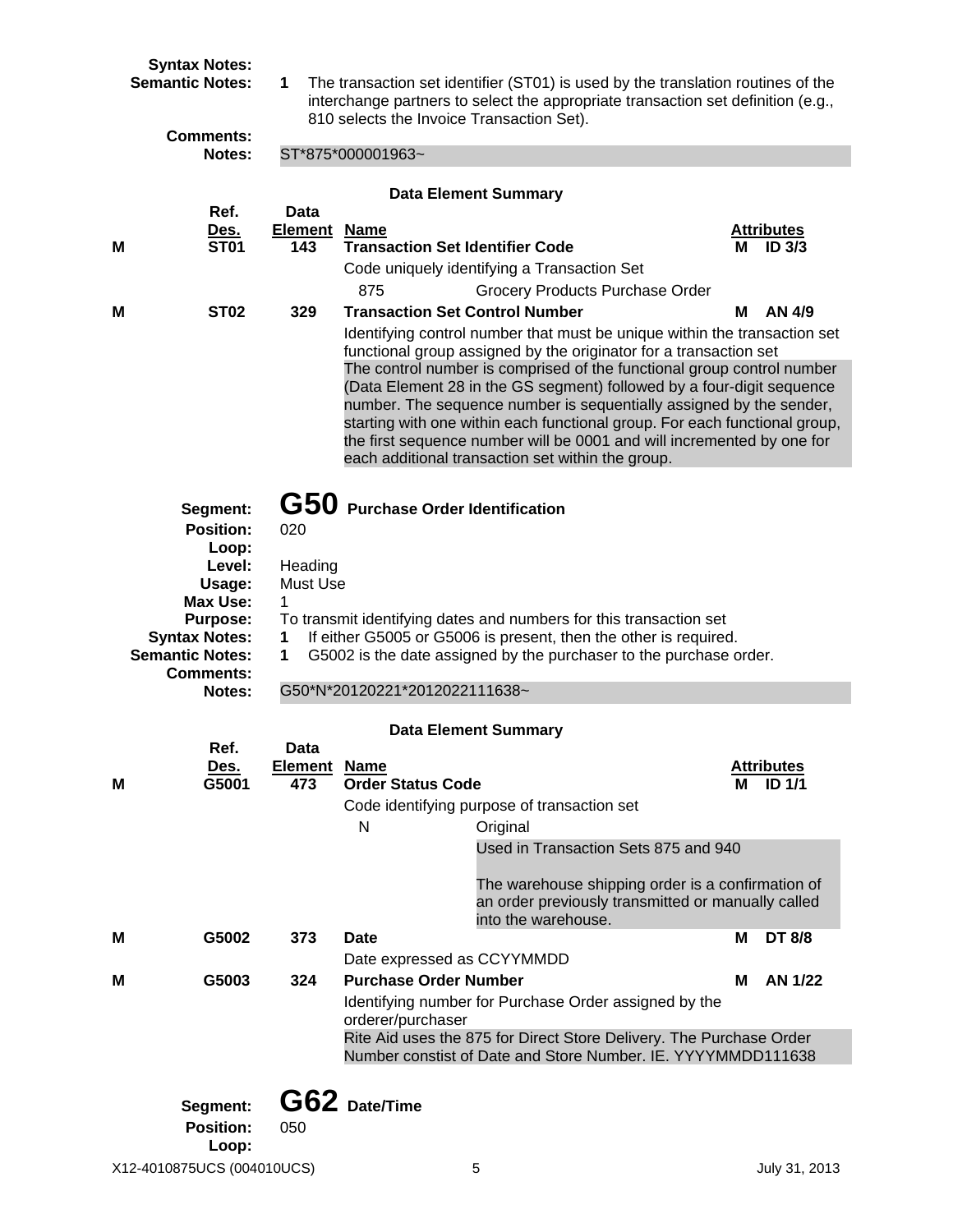|   | Level:                                  | Heading                                                     |                                                                                                                                                            |    |                                        |  |  |  |
|---|-----------------------------------------|-------------------------------------------------------------|------------------------------------------------------------------------------------------------------------------------------------------------------------|----|----------------------------------------|--|--|--|
|   | Usage:                                  | Optional                                                    |                                                                                                                                                            |    |                                        |  |  |  |
|   | Max Use:                                | 10                                                          |                                                                                                                                                            |    |                                        |  |  |  |
|   | <b>Purpose:</b><br><b>Syntax Notes:</b> |                                                             | To specify pertinent dates and times<br>At least one of G6201 or G6203 is required.<br>1                                                                   |    |                                        |  |  |  |
|   |                                         | $\mathbf 2$                                                 | If either G6201 or G6202 is present, then the other is required.                                                                                           |    |                                        |  |  |  |
|   |                                         | 3                                                           | If either G6203 or G6204 is present, then the other is required.                                                                                           |    |                                        |  |  |  |
|   | <b>Semantic Notes:</b>                  |                                                             |                                                                                                                                                            |    |                                        |  |  |  |
|   | <b>Comments:</b>                        |                                                             |                                                                                                                                                            |    |                                        |  |  |  |
|   | Notes:                                  |                                                             | G62*02*20120223~                                                                                                                                           |    |                                        |  |  |  |
|   |                                         |                                                             | This segment is used to provide delivery or pick-up date instructions.                                                                                     |    |                                        |  |  |  |
|   |                                         |                                                             | <b>Data Element Summary</b>                                                                                                                                |    |                                        |  |  |  |
|   | Ref.                                    | <b>Data</b>                                                 |                                                                                                                                                            |    |                                        |  |  |  |
|   | Des.                                    | <b>Element Name</b>                                         |                                                                                                                                                            |    | <b>Attributes</b>                      |  |  |  |
| Μ | G6201                                   | 432                                                         | <b>Date Qualifier</b>                                                                                                                                      | X. | <b>ID 2/2</b>                          |  |  |  |
|   |                                         |                                                             | Code specifying type of date                                                                                                                               |    |                                        |  |  |  |
|   |                                         |                                                             | 02<br>Delivery Requested on This Date                                                                                                                      |    |                                        |  |  |  |
| M | G6202                                   | 373                                                         | Date                                                                                                                                                       | X  | DT 8/8                                 |  |  |  |
|   |                                         |                                                             | Date expressed as CCYYMMDD                                                                                                                                 |    |                                        |  |  |  |
|   |                                         |                                                             |                                                                                                                                                            |    |                                        |  |  |  |
|   |                                         | N1                                                          | <b>Ship To Name</b>                                                                                                                                        |    |                                        |  |  |  |
|   | Segment:                                |                                                             |                                                                                                                                                            |    |                                        |  |  |  |
|   | <b>Position:</b><br>Loop:               | 090<br>0100                                                 | Must Use                                                                                                                                                   |    |                                        |  |  |  |
|   | Level:                                  | Heading                                                     |                                                                                                                                                            |    |                                        |  |  |  |
|   | Usage:                                  | Must Use                                                    |                                                                                                                                                            |    |                                        |  |  |  |
|   | <b>Max Use:</b>                         | 1                                                           |                                                                                                                                                            |    |                                        |  |  |  |
|   | <b>Purpose:</b>                         | To identify a party by type of organization, name, and code |                                                                                                                                                            |    |                                        |  |  |  |
|   | <b>Syntax Notes:</b>                    | 1                                                           | At least one of N102 or N103 is required.                                                                                                                  |    |                                        |  |  |  |
|   |                                         | $\mathbf{2}$                                                | If either N103 or N104 is present, then the other is required.                                                                                             |    |                                        |  |  |  |
|   | <b>Semantic Notes:</b>                  |                                                             |                                                                                                                                                            |    |                                        |  |  |  |
|   | <b>Comments:</b>                        | 1                                                           | This segment, used alone, provides the most efficient method of providing<br>organizational identification. To obtain this efficiency the "ID Code" (N104) |    |                                        |  |  |  |
|   |                                         |                                                             | must provide a key to the table maintained by the transaction processing party.                                                                            |    |                                        |  |  |  |
|   |                                         | $\mathbf{2}$                                                | N105 and N106 further define the type of entity in N101.                                                                                                   |    |                                        |  |  |  |
|   | Notes:                                  |                                                             | N1*ST*RITEAID*FA*11638~                                                                                                                                    |    |                                        |  |  |  |
|   |                                         |                                                             |                                                                                                                                                            |    |                                        |  |  |  |
|   |                                         |                                                             | <b>Data Element Summary</b>                                                                                                                                |    |                                        |  |  |  |
|   | Ref.                                    | <b>Data</b>                                                 |                                                                                                                                                            |    |                                        |  |  |  |
| M | <u>Des.</u><br>N101                     | <b>Element Name</b><br>98                                   | <b>Entity Identifier Code</b>                                                                                                                              | м  | <b>Attributes</b><br>ID <sub>2/3</sub> |  |  |  |
|   |                                         |                                                             | Code identifying an organizational entity, a physical location, property or                                                                                |    |                                        |  |  |  |
|   |                                         |                                                             | an individual                                                                                                                                              |    |                                        |  |  |  |
|   |                                         |                                                             | <b>ST</b><br>Ship To                                                                                                                                       |    |                                        |  |  |  |
|   | N102                                    | 93                                                          | <b>Name</b>                                                                                                                                                | X  | AN 1/60                                |  |  |  |
|   |                                         |                                                             | Free-form name                                                                                                                                             |    |                                        |  |  |  |
| Μ | N103                                    | 66                                                          | <b>Identification Code Qualifier</b>                                                                                                                       | м  | ID <sub>1/2</sub>                      |  |  |  |
|   |                                         |                                                             | Code designating the system/method of code structure used for                                                                                              |    |                                        |  |  |  |
|   |                                         |                                                             | Identification Code (67)                                                                                                                                   |    |                                        |  |  |  |
|   |                                         |                                                             | FA<br>Facility Identification                                                                                                                              |    |                                        |  |  |  |
| М | N104                                    | 67                                                          | <b>Identification Code</b>                                                                                                                                 | м  | AN 2/80                                |  |  |  |
|   |                                         |                                                             | Code identifying a party or other code                                                                                                                     |    |                                        |  |  |  |
|   |                                         |                                                             | Rite Aid 5 digit Store Number                                                                                                                              |    |                                        |  |  |  |
|   |                                         |                                                             |                                                                                                                                                            |    |                                        |  |  |  |
|   | Saamant:                                | N1                                                          | <b>Ruver Name</b>                                                                                                                                          |    |                                        |  |  |  |

**Segment: IN I** Buyer Name<br>**Position:** 090 **Position:**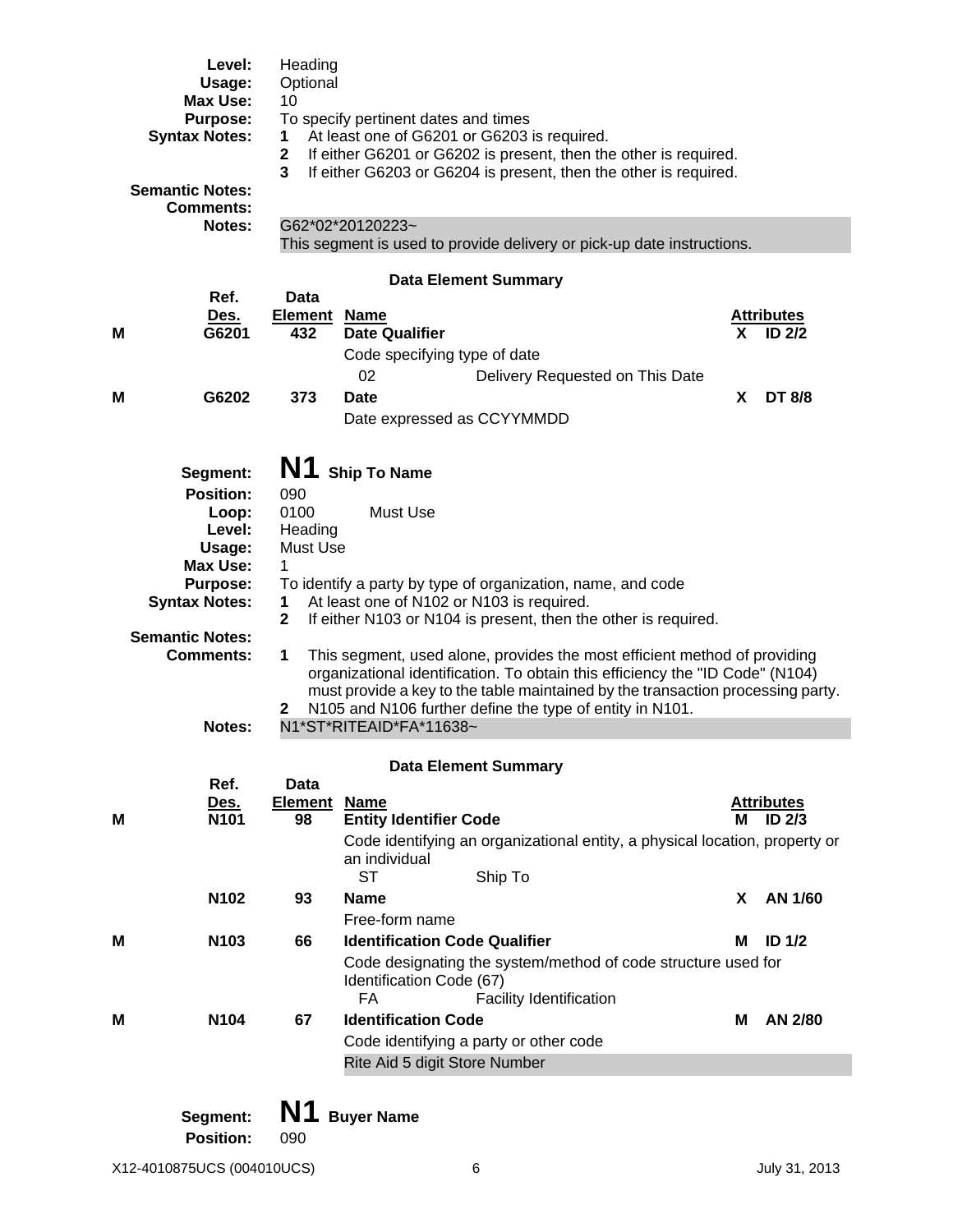|                                                     | Loop:<br>Level:<br>Usage:<br><b>Max Use:</b> | 0100<br>Heading<br>Must Use<br>1 | Must Use                                                              |                                                                                                                                                                                                                                                                                                           |   |                             |
|-----------------------------------------------------|----------------------------------------------|----------------------------------|-----------------------------------------------------------------------|-----------------------------------------------------------------------------------------------------------------------------------------------------------------------------------------------------------------------------------------------------------------------------------------------------------|---|-----------------------------|
|                                                     | <b>Purpose:</b><br><b>Syntax Notes:</b>      | 1<br>$\mathbf{2}$                | At least one of N102 or N103 is required.                             | To identify a party by type of organization, name, and code<br>If either N103 or N104 is present, then the other is required.                                                                                                                                                                             |   |                             |
|                                                     | <b>Semantic Notes:</b><br><b>Comments:</b>   | 1<br>$\mathbf{2}$                |                                                                       | This segment, used alone, provides the most efficient method of providing<br>organizational identification. To obtain this efficiency the "ID Code" (N104)<br>must provide a key to the table maintained by the transaction processing party.<br>N105 and N106 further define the type of entity in N101. |   |                             |
|                                                     | Notes:                                       |                                  | N1*BY*RITE AID*9*014578892~                                           |                                                                                                                                                                                                                                                                                                           |   |                             |
|                                                     | Ref.                                         | Data                             |                                                                       | <b>Data Element Summary</b>                                                                                                                                                                                                                                                                               |   |                             |
| M                                                   | <u>Des.</u><br>N101                          | <b>Element</b><br>98             | <b>Name</b><br><b>Entity Identifier Code</b>                          |                                                                                                                                                                                                                                                                                                           | М | <b>Attributes</b><br>ID 2/3 |
|                                                     |                                              |                                  | an individual<br>BY                                                   | Code identifying an organizational entity, a physical location, property or<br><b>Buying Party (Purchaser)</b>                                                                                                                                                                                            |   |                             |
|                                                     | N102                                         | 93                               | <b>Name</b>                                                           |                                                                                                                                                                                                                                                                                                           | X | AN 1/60                     |
|                                                     |                                              |                                  | Free-form name                                                        |                                                                                                                                                                                                                                                                                                           |   |                             |
| М                                                   | N <sub>103</sub>                             | 66                               | <b>Identification Code Qualifier</b><br>Identification Code (67)<br>9 | Code designating the system/method of code structure used for<br>D-U-N-S+4, D-U-N-S Number with Four Character                                                                                                                                                                                            | м | ID <sub>1/2</sub>           |
|                                                     |                                              |                                  |                                                                       | Suffix<br>The identification code consists of a 9-digit DUNS<br>number for the party followed by a 4-character suffix<br>defined by the party.                                                                                                                                                            |   |                             |
| Μ                                                   | N <sub>104</sub>                             | 67                               | <b>Identification Code</b>                                            |                                                                                                                                                                                                                                                                                                           | M | AN 2/80                     |
|                                                     |                                              |                                  | 014578892                                                             | Code identifying a party or other code<br><b>Rite Aid Duns Number</b>                                                                                                                                                                                                                                     |   |                             |
|                                                     | Segment:                                     |                                  | <b>Vendor Name</b>                                                    |                                                                                                                                                                                                                                                                                                           |   |                             |
|                                                     | <b>Position:</b>                             | 090                              |                                                                       |                                                                                                                                                                                                                                                                                                           |   |                             |
|                                                     | Loop:<br>Level:<br>Usage:                    | 0100<br>Heading<br>Must Use<br>1 | Must Use                                                              |                                                                                                                                                                                                                                                                                                           |   |                             |
| Max Use:<br><b>Purpose:</b><br><b>Syntax Notes:</b> |                                              | 1<br>$\mathbf{2}$                | At least one of N102 or N103 is required.                             | To identify a party by type of organization, name, and code<br>If either N103 or N104 is present, then the other is required.                                                                                                                                                                             |   |                             |
|                                                     | <b>Semantic Notes:</b><br><b>Comments:</b>   | 1<br>$\mathbf{2}$                |                                                                       | This segment, used alone, provides the most efficient method of providing<br>organizational identification. To obtain this efficiency the "ID Code" (N104)<br>must provide a key to the table maintained by the transaction processing party.<br>N105 and N106 further define the type of entity in N101. |   |                             |
|                                                     | <b>Notes:</b>                                |                                  | N1*VN**FA*11638~                                                      |                                                                                                                                                                                                                                                                                                           |   |                             |
|                                                     | Ref.<br>Des.                                 | <b>Data</b><br><b>Element</b>    | <b>Name</b>                                                           | <b>Data Element Summary</b>                                                                                                                                                                                                                                                                               |   | <b>Attributes</b>           |
| м                                                   | N <sub>101</sub>                             | 98                               | <b>Enitity Identifier Code</b>                                        |                                                                                                                                                                                                                                                                                                           | м | <b>ID 2/3</b>               |
|                                                     |                                              |                                  | an individual<br><b>VN</b>                                            | Code identifying an organizational entity, a physical location, property or<br>Vendor                                                                                                                                                                                                                     |   |                             |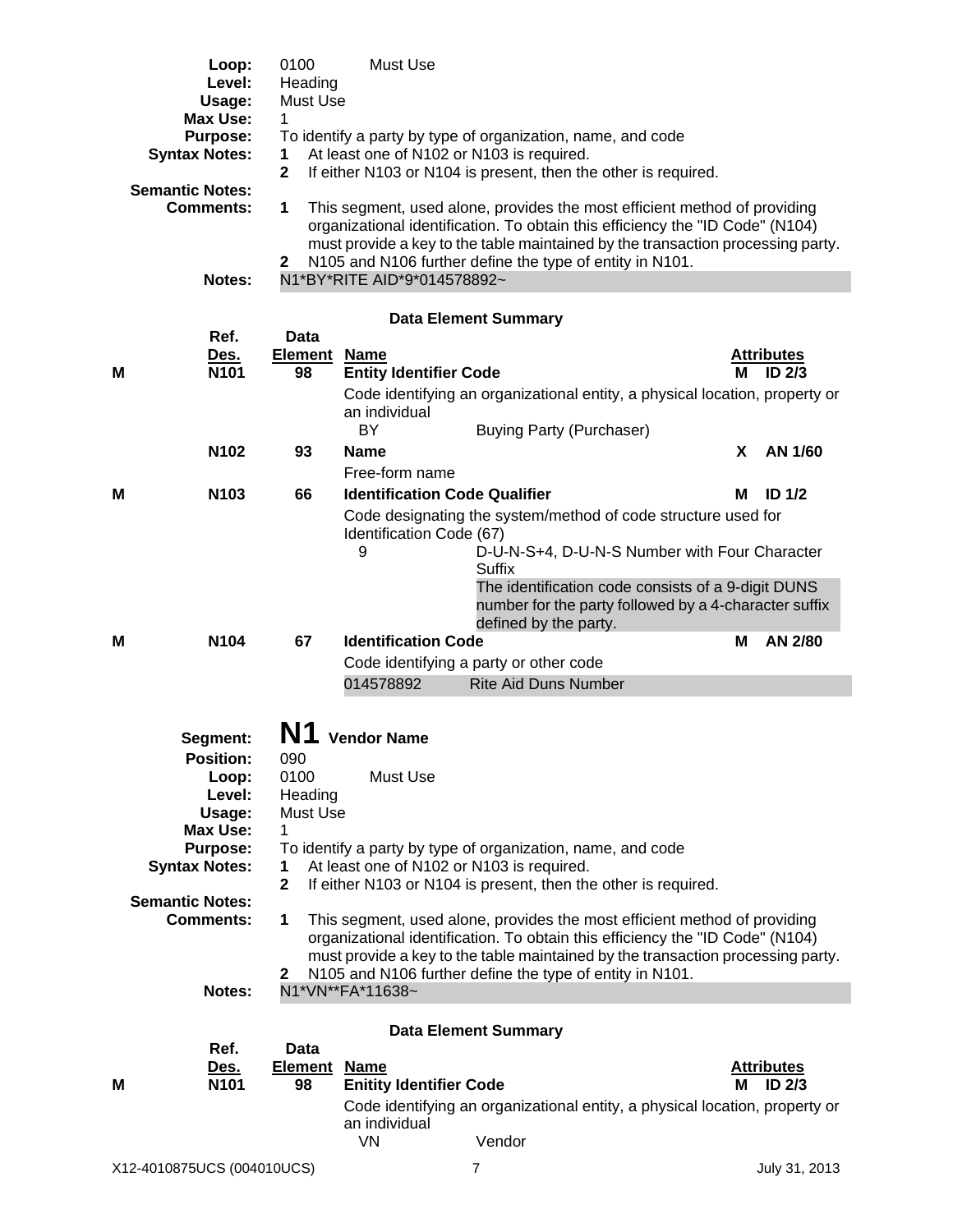| Μ | N103                                              | 66             | <b>Identification Code Qualifier</b><br>Code designating the system/method of code structure used for                                                                                                                   | М | <b>ID 1/2</b>     |
|---|---------------------------------------------------|----------------|-------------------------------------------------------------------------------------------------------------------------------------------------------------------------------------------------------------------------|---|-------------------|
|   |                                                   |                | Identification Code (67)<br><b>FA</b><br><b>Facility Identification</b>                                                                                                                                                 |   |                   |
| м | N <sub>104</sub>                                  | 67             | <b>Identification Code</b>                                                                                                                                                                                              | м | AN 2/80           |
|   |                                                   |                | Code identifying a party or other code                                                                                                                                                                                  |   |                   |
|   |                                                   |                | <b>Rite Aid Store Number</b>                                                                                                                                                                                            |   |                   |
|   |                                                   |                |                                                                                                                                                                                                                         |   |                   |
|   | Segment:                                          |                | G68 Line Item Detail - Product                                                                                                                                                                                          |   |                   |
|   | <b>Position:</b>                                  | 010            |                                                                                                                                                                                                                         |   |                   |
|   | Loop:<br>Level:                                   | 0300<br>Detail | Must Use                                                                                                                                                                                                                |   |                   |
|   | Usage:                                            | Must Use       |                                                                                                                                                                                                                         |   |                   |
|   | <b>Max Use:</b>                                   | 1              |                                                                                                                                                                                                                         |   |                   |
|   | <b>Purpose:</b><br><b>Syntax Notes:</b><br>1<br>2 |                | To specify basic and most frequently used purchase order line item data                                                                                                                                                 |   |                   |
|   |                                                   |                | At least one of G6804 or G6805 is required.<br>If either G6805 or G6806 is present, then the other is required.                                                                                                         |   |                   |
|   |                                                   | 3              | If either G6807 or G6808 is present, then the other is required.                                                                                                                                                        |   |                   |
|   |                                                   | 4              | If either G6810 or G6811 is present, then the other is required.                                                                                                                                                        |   |                   |
|   | <b>Semantic Notes:</b>                            |                |                                                                                                                                                                                                                         |   |                   |
|   | <b>Comments:</b>                                  | 1              | G6802 qualifies G6801.<br>G68*1*CA*1.39*004280011600*IN*0097473~                                                                                                                                                        |   |                   |
|   | Notes:                                            |                | G68*1*CA*.718*003100010103*IN*0105869~                                                                                                                                                                                  |   |                   |
|   |                                                   |                | G68*1*CA*18*005193310630*IN*0203910~                                                                                                                                                                                    |   |                   |
|   |                                                   |                |                                                                                                                                                                                                                         |   |                   |
|   | Ref.                                              | Data           | <b>Data Element Summary</b>                                                                                                                                                                                             |   |                   |
|   | Des.                                              | <b>Element</b> | <b>Name</b>                                                                                                                                                                                                             |   | <b>Attributes</b> |
| М | G6801                                             | 330            | <b>Quantity Ordered</b>                                                                                                                                                                                                 | м | R0 1/15           |
|   |                                                   |                | Quantity ordered                                                                                                                                                                                                        |   |                   |
|   |                                                   |                |                                                                                                                                                                                                                         |   |                   |
| м | G6802                                             | 355            | Unit or Basis for Measurement Code                                                                                                                                                                                      | м | ID <sub>2/2</sub> |
|   |                                                   |                | Code specifying the units in which a value is being expressed, or manner<br>in which a measurement has been taken                                                                                                       |   |                   |
|   |                                                   |                | The unit or basis for measurement code is used to qualify the contents of<br>various data elements. It will vary depending on the data element it<br>qualifies and the convention within industry groups.<br>CА<br>Case |   |                   |
| м | G6803                                             | 237            | <b>Item List Cost</b>                                                                                                                                                                                                   | O | R4 1/9            |
|   |                                                   |                | Gross unit cost within the appropriate price bracket for a line item                                                                                                                                                    |   |                   |
|   | G6804                                             | 438            | <b>U.P.C. Case Code</b>                                                                                                                                                                                                 | O | AN 12/12          |
|   |                                                   |                | Code (Universal Product Code - U.P.C.) including two high order digits                                                                                                                                                  |   |                   |
|   |                                                   |                | identifying the "system" (U.S. Grocery = 00, 06 or 07; U.S. Drug = 03);                                                                                                                                                 |   |                   |
|   |                                                   |                | using the U.S. Grocery system, the next ten digits are: Manufacturer (5)                                                                                                                                                |   |                   |
|   |                                                   |                | Case Code (5)<br>G6804 is used only when G6802 contains code CA.                                                                                                                                                        |   |                   |
| м | G6805                                             | 235            | <b>Product/Service ID Qualifier</b>                                                                                                                                                                                     | м | ID <sub>2/2</sub> |
|   |                                                   |                | Code identifying the type/source of the descriptive number used in<br>Product/Service ID (234)                                                                                                                          |   |                   |
|   |                                                   |                | The codes listed for G6805 apply to every occurrence of data element                                                                                                                                                    |   |                   |
|   |                                                   |                | 235 in the G68 segment.                                                                                                                                                                                                 |   |                   |
|   |                                                   |                | <b>Buyer's Item Number</b><br>IN                                                                                                                                                                                        |   |                   |
|   |                                                   |                |                                                                                                                                                                                                                         |   |                   |
|   | Segment:                                          |                | G76 Total Purchase Order                                                                                                                                                                                                |   |                   |
|   | <b>Position:</b><br>Loop:                         | 010            |                                                                                                                                                                                                                         |   |                   |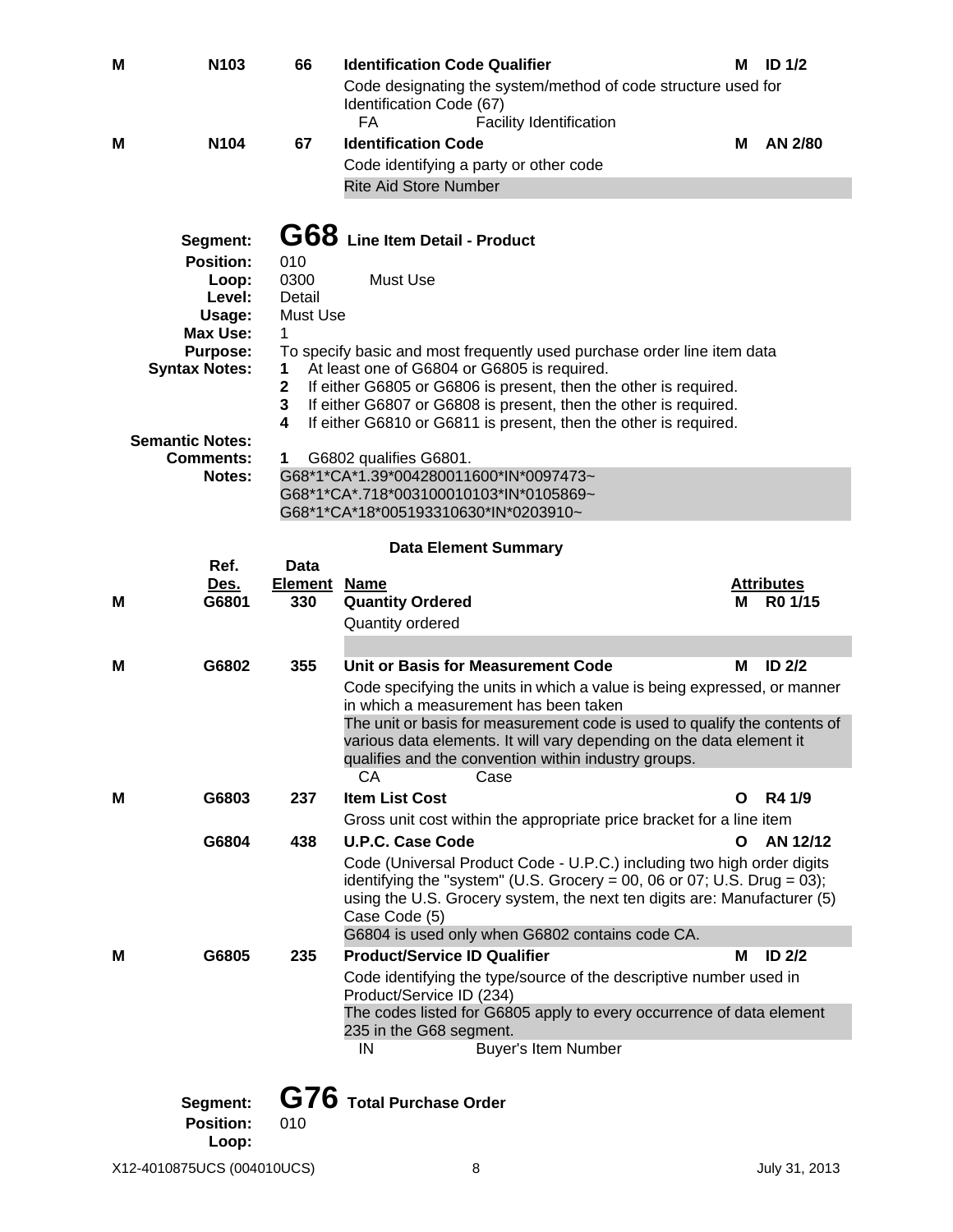|   | Level:                                                                           | Summary                                                                                                                      |                                                                                                                                      |                                   |  |  |  |  |
|---|----------------------------------------------------------------------------------|------------------------------------------------------------------------------------------------------------------------------|--------------------------------------------------------------------------------------------------------------------------------------|-----------------------------------|--|--|--|--|
|   | Usage:                                                                           | Must Use                                                                                                                     |                                                                                                                                      |                                   |  |  |  |  |
|   | <b>Max Use:</b>                                                                  | 1                                                                                                                            |                                                                                                                                      |                                   |  |  |  |  |
|   | <b>Purpose:</b>                                                                  | To specify summary details of total items shipped in terms of quantity, weight, and<br>volume, and to specify payment method |                                                                                                                                      |                                   |  |  |  |  |
|   | <b>Syntax Notes:</b>                                                             | 1                                                                                                                            | If either G7603 or G7604 is present, then the other is required.                                                                     |                                   |  |  |  |  |
|   | If either G7605 or G7606 is present, then the other is required.<br>$\mathbf{2}$ |                                                                                                                              |                                                                                                                                      |                                   |  |  |  |  |
|   |                                                                                  | 3                                                                                                                            | If G7607 is present, then G7604 is required.                                                                                         |                                   |  |  |  |  |
|   | <b>Semantic Notes:</b>                                                           | 1                                                                                                                            | G7608 indicates the total monetary amount of the purchase order as<br>determined by the buyer.                                       |                                   |  |  |  |  |
|   | <b>Comments:</b>                                                                 | 1                                                                                                                            |                                                                                                                                      |                                   |  |  |  |  |
|   | Notes:                                                                           | G7602 qualifies G7601.<br>G76*129*CA******239634~                                                                            |                                                                                                                                      |                                   |  |  |  |  |
|   |                                                                                  |                                                                                                                              |                                                                                                                                      |                                   |  |  |  |  |
|   |                                                                                  |                                                                                                                              | <b>Data Element Summary</b>                                                                                                          |                                   |  |  |  |  |
|   | Ref.                                                                             | Data                                                                                                                         |                                                                                                                                      |                                   |  |  |  |  |
| м | Des.<br>G7601                                                                    | <u>Element</u><br>330                                                                                                        | <b>Name</b><br><b>Quantity Ordered</b>                                                                                               | <b>Attributes</b><br>R0 1/15<br>м |  |  |  |  |
|   |                                                                                  |                                                                                                                              | <b>Quantity ordered</b>                                                                                                              |                                   |  |  |  |  |
|   |                                                                                  |                                                                                                                              | G7601 contains the hash total of all G6801 values.                                                                                   |                                   |  |  |  |  |
| M | G7602                                                                            | 355                                                                                                                          | Unit or Basis for Measurement Code                                                                                                   | ID <sub>2/2</sub><br>М            |  |  |  |  |
|   |                                                                                  |                                                                                                                              |                                                                                                                                      |                                   |  |  |  |  |
|   |                                                                                  |                                                                                                                              | Code specifying the units in which a value is being expressed, or manner<br>in which a measurement has been taken                    |                                   |  |  |  |  |
|   |                                                                                  |                                                                                                                              | The unit or basis for measurement code is used to qualify the contents of                                                            |                                   |  |  |  |  |
|   |                                                                                  |                                                                                                                              | various data elements. It will vary depending on the data element it                                                                 |                                   |  |  |  |  |
|   |                                                                                  |                                                                                                                              | qualifies and the convention within industry groups.                                                                                 |                                   |  |  |  |  |
|   |                                                                                  |                                                                                                                              | CA<br>Case                                                                                                                           |                                   |  |  |  |  |
| м | G7608                                                                            | 610                                                                                                                          | Amount                                                                                                                               | N <sub>2</sub> 1/15<br>O          |  |  |  |  |
|   |                                                                                  |                                                                                                                              | Monetary amount                                                                                                                      |                                   |  |  |  |  |
|   |                                                                                  |                                                                                                                              |                                                                                                                                      |                                   |  |  |  |  |
|   |                                                                                  |                                                                                                                              |                                                                                                                                      |                                   |  |  |  |  |
|   | Segment:                                                                         |                                                                                                                              | <b>SE</b> Transaction Set Trailer                                                                                                    |                                   |  |  |  |  |
|   | <b>Position:</b>                                                                 | 020                                                                                                                          |                                                                                                                                      |                                   |  |  |  |  |
|   | Loop:                                                                            |                                                                                                                              |                                                                                                                                      |                                   |  |  |  |  |
|   | Level:                                                                           | Summary                                                                                                                      |                                                                                                                                      |                                   |  |  |  |  |
|   | Usage:                                                                           | Must Use                                                                                                                     |                                                                                                                                      |                                   |  |  |  |  |
|   | <b>Max Use:</b>                                                                  |                                                                                                                              |                                                                                                                                      |                                   |  |  |  |  |
|   | <b>Purpose:</b>                                                                  |                                                                                                                              | To indicate the end of the transaction set and provide the count of the transmitted                                                  |                                   |  |  |  |  |
|   | <b>Syntax Notes:</b>                                                             |                                                                                                                              | segments (including the beginning (ST) and ending (SE) segments)                                                                     |                                   |  |  |  |  |
|   | <b>Semantic Notes:</b>                                                           |                                                                                                                              |                                                                                                                                      |                                   |  |  |  |  |
|   | <b>Comments:</b>                                                                 | 1                                                                                                                            | SE is the last segment of each transaction set.                                                                                      |                                   |  |  |  |  |
|   |                                                                                  |                                                                                                                              |                                                                                                                                      |                                   |  |  |  |  |
|   |                                                                                  |                                                                                                                              | <b>Data Element Summary</b>                                                                                                          |                                   |  |  |  |  |
|   | Ref.                                                                             | Data                                                                                                                         |                                                                                                                                      |                                   |  |  |  |  |
|   | <u>Des.</u>                                                                      | <b>Element</b>                                                                                                               | <b>Name</b>                                                                                                                          | <b>Attributes</b>                 |  |  |  |  |
| м | <b>SE01</b>                                                                      | 96                                                                                                                           | <b>Number of Included Segments</b>                                                                                                   | NO 1/10<br>м                      |  |  |  |  |
|   |                                                                                  |                                                                                                                              | Total number of segments included in a transaction set including ST and                                                              |                                   |  |  |  |  |
|   |                                                                                  |                                                                                                                              | SE segments                                                                                                                          |                                   |  |  |  |  |
|   |                                                                                  |                                                                                                                              | When used in the SE segment, the count includes the total number of<br>segments in the transaction including the ST and SE segments. |                                   |  |  |  |  |
| м | <b>SE02</b>                                                                      | 329                                                                                                                          | <b>Transaction Set Control Number</b>                                                                                                | AN 4/9<br>м                       |  |  |  |  |
|   |                                                                                  |                                                                                                                              | Identifying control number that must be unique within the transaction set                                                            |                                   |  |  |  |  |
|   |                                                                                  |                                                                                                                              | functional group assigned by the originator for a transaction set                                                                    |                                   |  |  |  |  |
|   |                                                                                  |                                                                                                                              | The transaction set control number (SE02) is the same as that used in                                                                |                                   |  |  |  |  |
|   |                                                                                  |                                                                                                                              |                                                                                                                                      |                                   |  |  |  |  |
|   |                                                                                  |                                                                                                                              |                                                                                                                                      |                                   |  |  |  |  |
|   |                                                                                  |                                                                                                                              |                                                                                                                                      |                                   |  |  |  |  |
|   |                                                                                  |                                                                                                                              |                                                                                                                                      |                                   |  |  |  |  |
|   |                                                                                  |                                                                                                                              |                                                                                                                                      |                                   |  |  |  |  |
|   |                                                                                  |                                                                                                                              | the corresponding header (ST02).                                                                                                     |                                   |  |  |  |  |

 **Segment: GE Functional Group Trailer**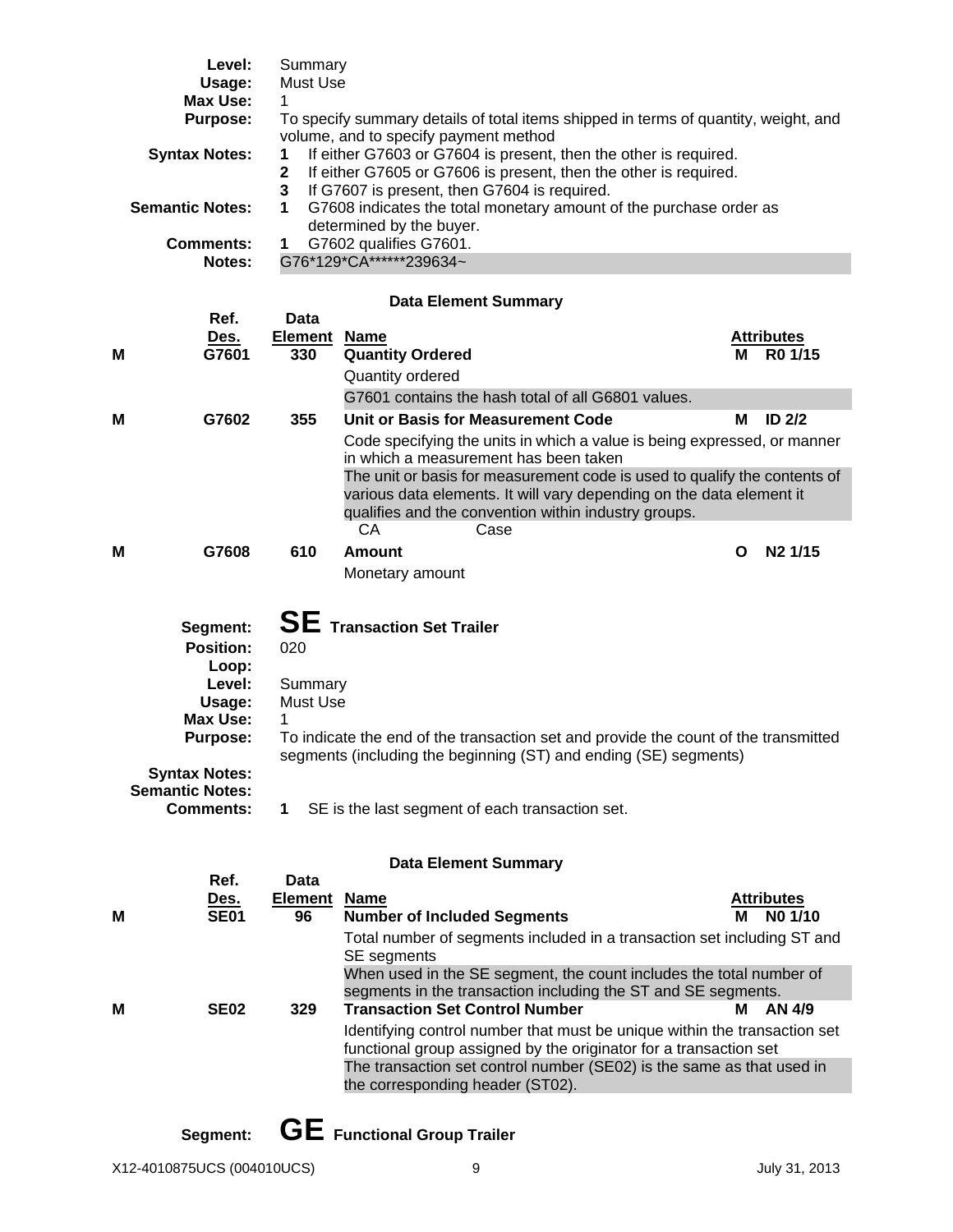| <b>Position:</b><br>Loop: | 040                                                                                                                                                                                                                                               |  |  |  |  |
|---------------------------|---------------------------------------------------------------------------------------------------------------------------------------------------------------------------------------------------------------------------------------------------|--|--|--|--|
| Level:                    | Summary                                                                                                                                                                                                                                           |  |  |  |  |
| Usage:                    | Must Use                                                                                                                                                                                                                                          |  |  |  |  |
| Max Use:                  |                                                                                                                                                                                                                                                   |  |  |  |  |
| <b>Purpose:</b>           | To indicate the end of a functional group and to provide control information                                                                                                                                                                      |  |  |  |  |
| <b>Syntax Notes:</b>      |                                                                                                                                                                                                                                                   |  |  |  |  |
| <b>Semantic Notes:</b>    | The data interchange control number GE02 in this trailer must be identical to<br>the same data element in the associated functional group header, GS06.                                                                                           |  |  |  |  |
| Comments:                 | The use of identical data interchange control numbers in the associated<br>functional group header and trailer is designed to maximize functional group<br>integrity. The control number is the same as that used in the corresponding<br>header. |  |  |  |  |

#### **Data Element Summary**

|                             | Ref.                                                                                                                                                           | Data                                                                                                                                                                                      |                                                                                                                                                                                                                                                              |                   |  |  |
|-----------------------------|----------------------------------------------------------------------------------------------------------------------------------------------------------------|-------------------------------------------------------------------------------------------------------------------------------------------------------------------------------------------|--------------------------------------------------------------------------------------------------------------------------------------------------------------------------------------------------------------------------------------------------------------|-------------------|--|--|
|                             | Des.                                                                                                                                                           | <b>Element</b>                                                                                                                                                                            | <b>Name</b>                                                                                                                                                                                                                                                  | <b>Attributes</b> |  |  |
| м                           | <b>GE01</b>                                                                                                                                                    | 97                                                                                                                                                                                        | <b>Number of Transaction Sets Included</b>                                                                                                                                                                                                                   | NO 1/6<br>м       |  |  |
| м                           | <b>GE02</b>                                                                                                                                                    | 28                                                                                                                                                                                        | Total number of transaction sets included in the functional group or<br>interchange (transmission) group terminated by the trailer containing this<br>data element<br><b>Group Control Number</b><br>Assigned number originated and maintained by the sender | NO 1/9<br>м       |  |  |
|                             |                                                                                                                                                                |                                                                                                                                                                                           | The group control number (GE02) is the same as that used in the<br>corresponding header (GS06).                                                                                                                                                              |                   |  |  |
|                             | Segment:<br><b>Position:</b><br>Loop:<br>Level:<br>Usage:<br>Max Use:<br><b>Purpose:</b><br><b>Syntax Notes:</b><br><b>Semantic Notes:</b><br><b>Comments:</b> | <b>IEA</b> Interchange Control Trailer<br>050<br>Summary<br>Must Use<br>To define the end of an interchange of zero or more functional groups and<br>interchange-related control segments |                                                                                                                                                                                                                                                              |                   |  |  |
| <b>Data Element Summary</b> |                                                                                                                                                                |                                                                                                                                                                                           |                                                                                                                                                                                                                                                              |                   |  |  |
|                             | Ref.                                                                                                                                                           | Data                                                                                                                                                                                      |                                                                                                                                                                                                                                                              |                   |  |  |
|                             | Des.                                                                                                                                                           | <b>Element</b>                                                                                                                                                                            | <b>Name</b>                                                                                                                                                                                                                                                  | <b>Attributes</b> |  |  |
| М                           | <b>IEA01</b>                                                                                                                                                   | 116                                                                                                                                                                                       | <b>Number of Included Functional Groups</b>                                                                                                                                                                                                                  | NO 1/5<br>м       |  |  |

A count of the number of functional groups included in an interchange IEA01 contains the count of GS segments within the transmission.

IEA02 must be the same number as in the ISA segment (ISA13) for the

A control number assigned by the interchange sender

transmission.